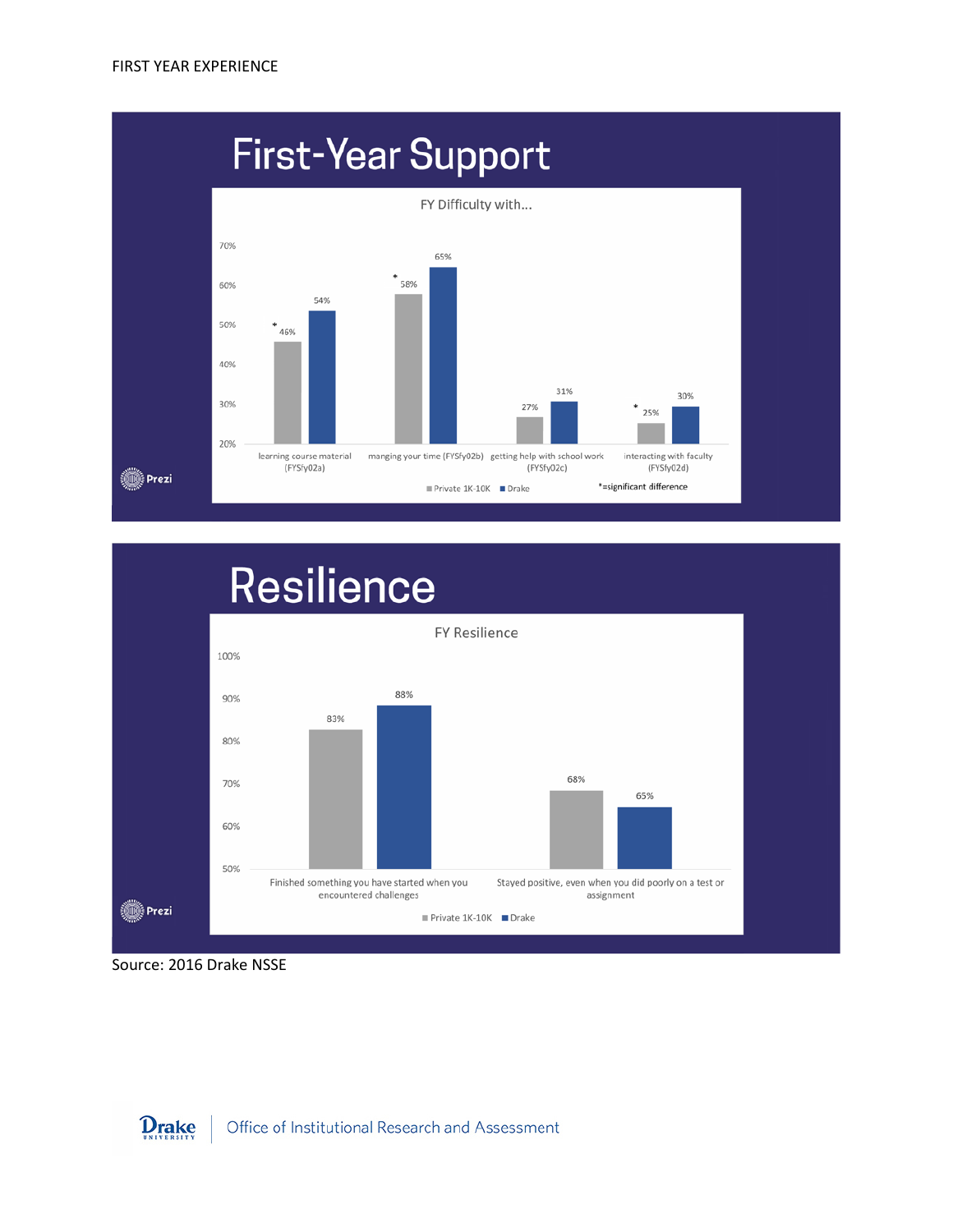## FIRST YEAR EXPERIENCE



## About How many hours do you spend in a typical 7-day week doing the following? (Source: 2016 Drake NSSE)

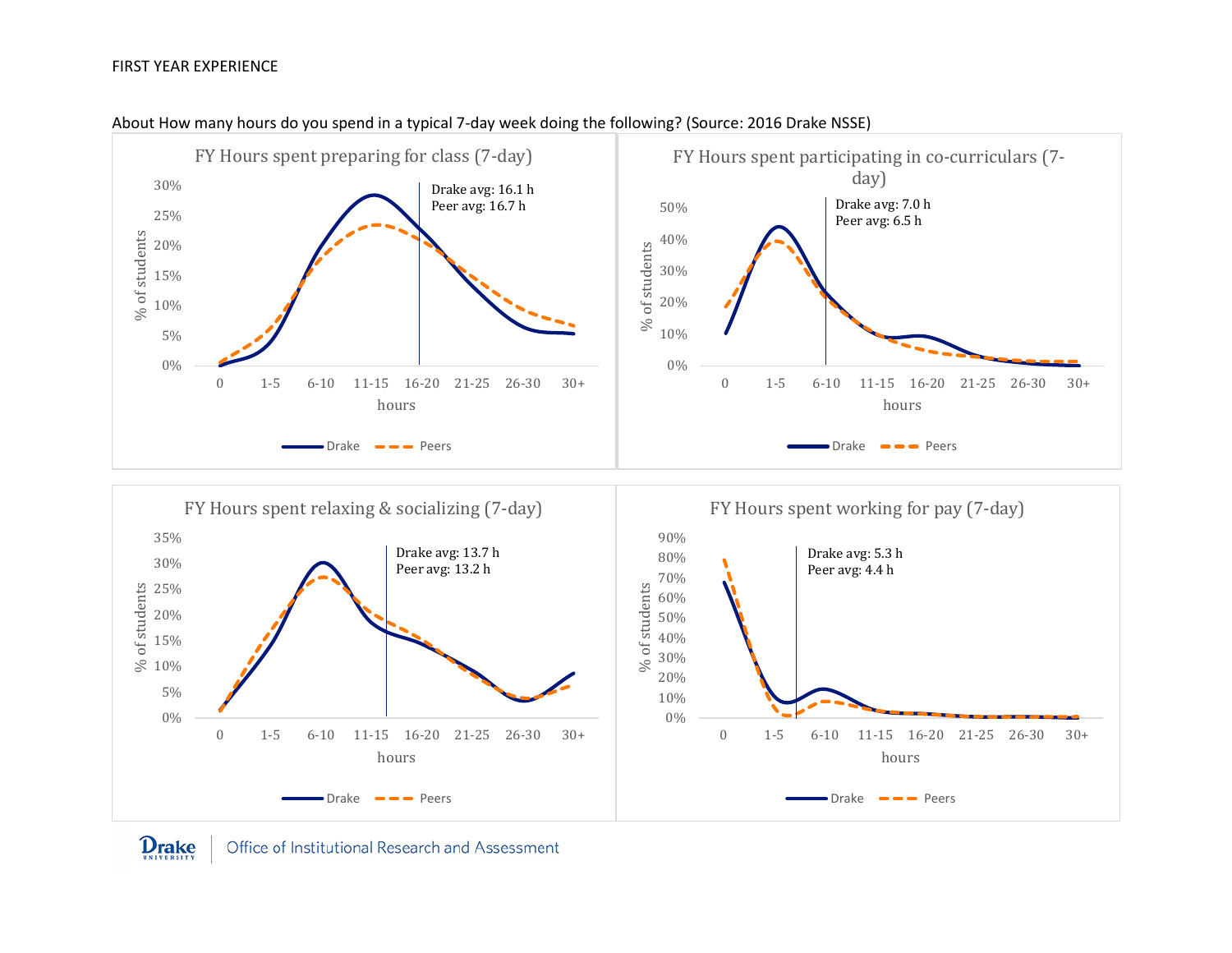

**Drake** Office of Institutional Research and Assessment